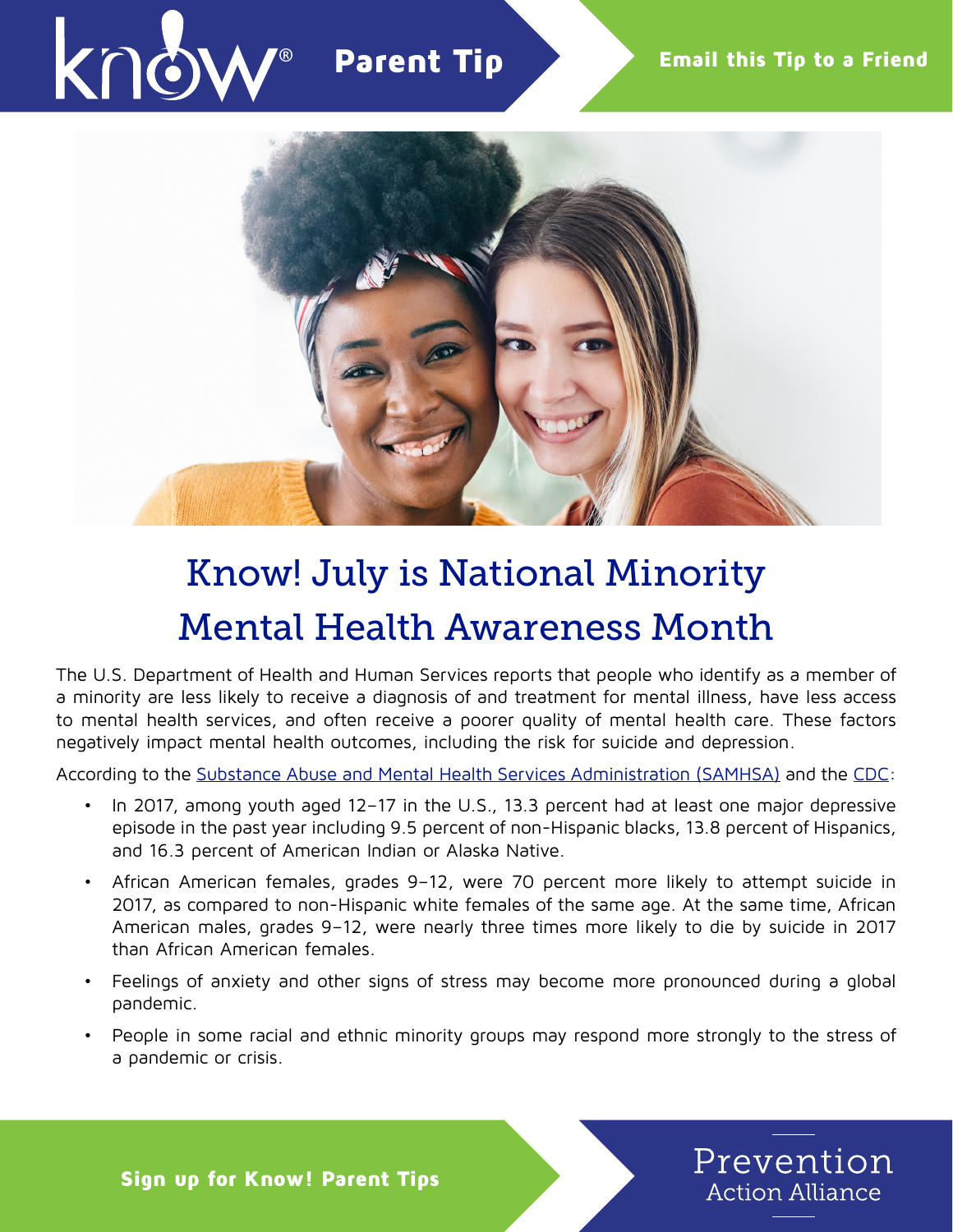Parent Tip

In addition to dealing with the stress and angst that COVID-19 has brought about, African American youth may experience increased anxiety and anguish due to the terrible losses of countless black lives and constantly seeing images of those losses on social media.

Now more than ever, it is vital to have conversations with our African American children to gauge how they are feeling and check in on their mental well-being, assuring them that we are here to help them manage and ease any distress they may be experiencing.

## Watch for These Warning Signs

It is also critical for parents and other caregivers to recognize the signs that their child may be struggling. **If your child shows one or more of the following behaviors, it is time to seek help from a mental health care provider or other health care professional**:

- Feeling incredibly sad or withdrawn for more than two weeks
- Threatening or trying to harm or kill oneself or making plans to do so (Take all threats or attempts as serious. It's also important to note here that asking your child about self-harm does not increase his/her risk for suicide. Instead, it can provide you with insight regarding their intentions and how they are feeling. [See Know! The Facts on Youth Suicide for more](https://preventionactionalliance.org/advocate/newsletters/know-the-facts-on-youth-suicide/) [information](https://preventionactionalliance.org/advocate/newsletters/know-the-facts-on-youth-suicide/).)
- Experiencing sudden overwhelming fear for no reason, sometimes with a racing heart or fast breathing
- Getting in many fights or wanting to hurt others
- Showing severe, out-of-control behavior that can hurt oneself or others
- Not eating, throwing up, or using laxatives to make himself or herself lose weight
- Having intense worries or fears that get in the way of daily activities
- Experiencing extreme difficulty controlling behavior, putting oneself in physical danger or causing problems at home (or at school if applicable)
- Using drugs or alcohol repeatedly
- Having severe mood swings that cause problems in relationships
- Showing drastic changes in behavior or personality

While these behavioral red flags are consistent regardless of race or cultural background, the risk for these signs may be escalated in our African American children due to current events.

Seek immediate assistance if you think your child is in danger of harming themselves or others. You can call a crisis line or the [National Suicide Prevention Lifeline](https://suicidepreventionlifeline.org/) at 1-800-273-TALK (8255).

If your child is in need of community mental health services you can [find help in your area](https://www.mentalhealth.gov/get-help/immediate-help).



Sign up for Know! Parent Tips